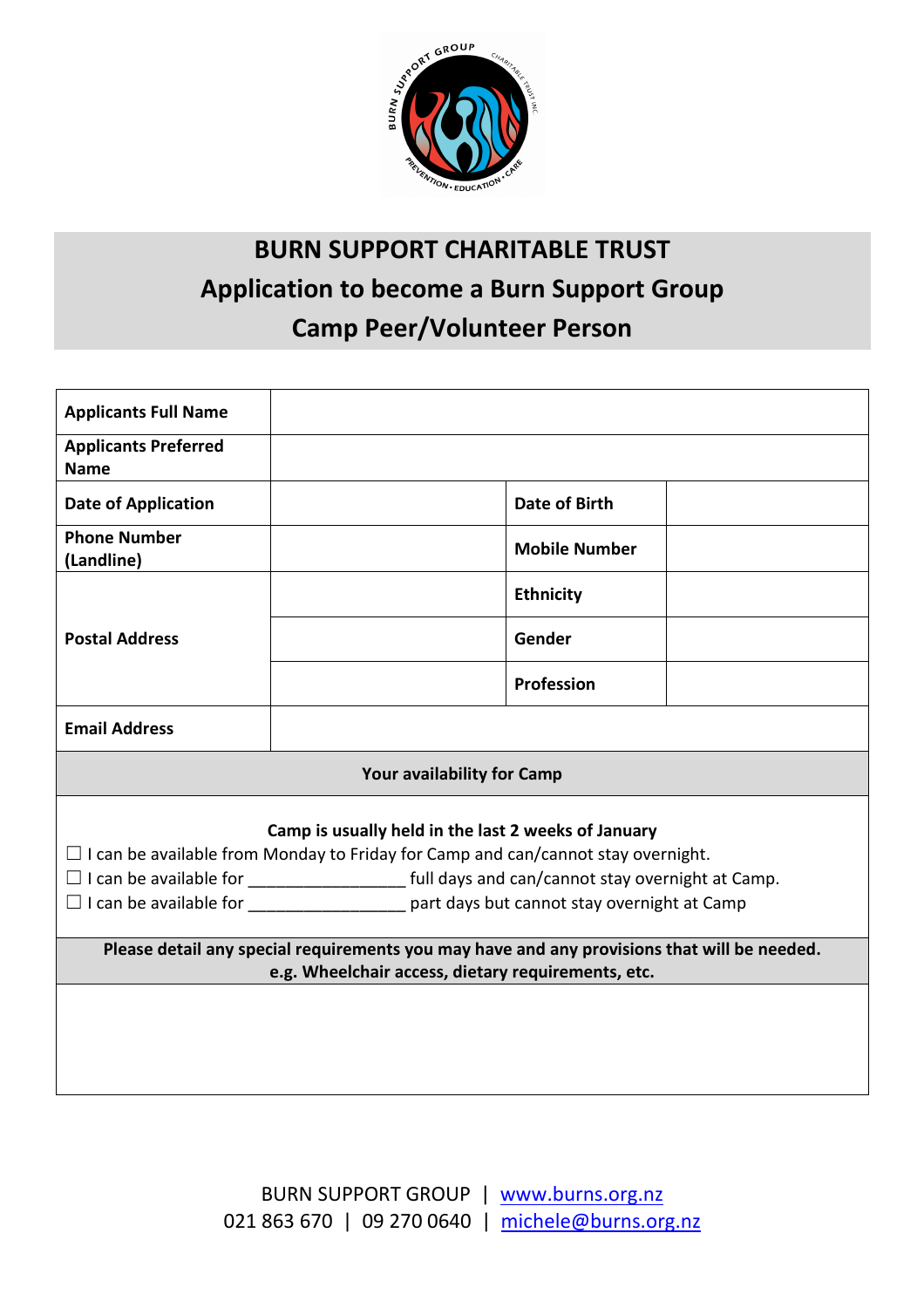

| Why would you like to be a Burn Support Group Camp Volunteer/Support Person? |  |  |  |  |
|------------------------------------------------------------------------------|--|--|--|--|
|                                                                              |  |  |  |  |
|                                                                              |  |  |  |  |
|                                                                              |  |  |  |  |
| What previous experience do you have working with children?                  |  |  |  |  |
|                                                                              |  |  |  |  |
|                                                                              |  |  |  |  |
|                                                                              |  |  |  |  |
| What can you offer our campers? i.e. any specific interests or talents       |  |  |  |  |
|                                                                              |  |  |  |  |
|                                                                              |  |  |  |  |
|                                                                              |  |  |  |  |

| <b>Please Provide Two Referees</b> |  |              |  |  |  |
|------------------------------------|--|--------------|--|--|--|
| <b>Name</b>                        |  |              |  |  |  |
| <b>Designation</b>                 |  | Organisation |  |  |  |
| Phone                              |  | <b>Email</b> |  |  |  |
| <b>Name</b>                        |  |              |  |  |  |
| <b>Designation</b>                 |  | Organisation |  |  |  |
| Phone                              |  | <b>Email</b> |  |  |  |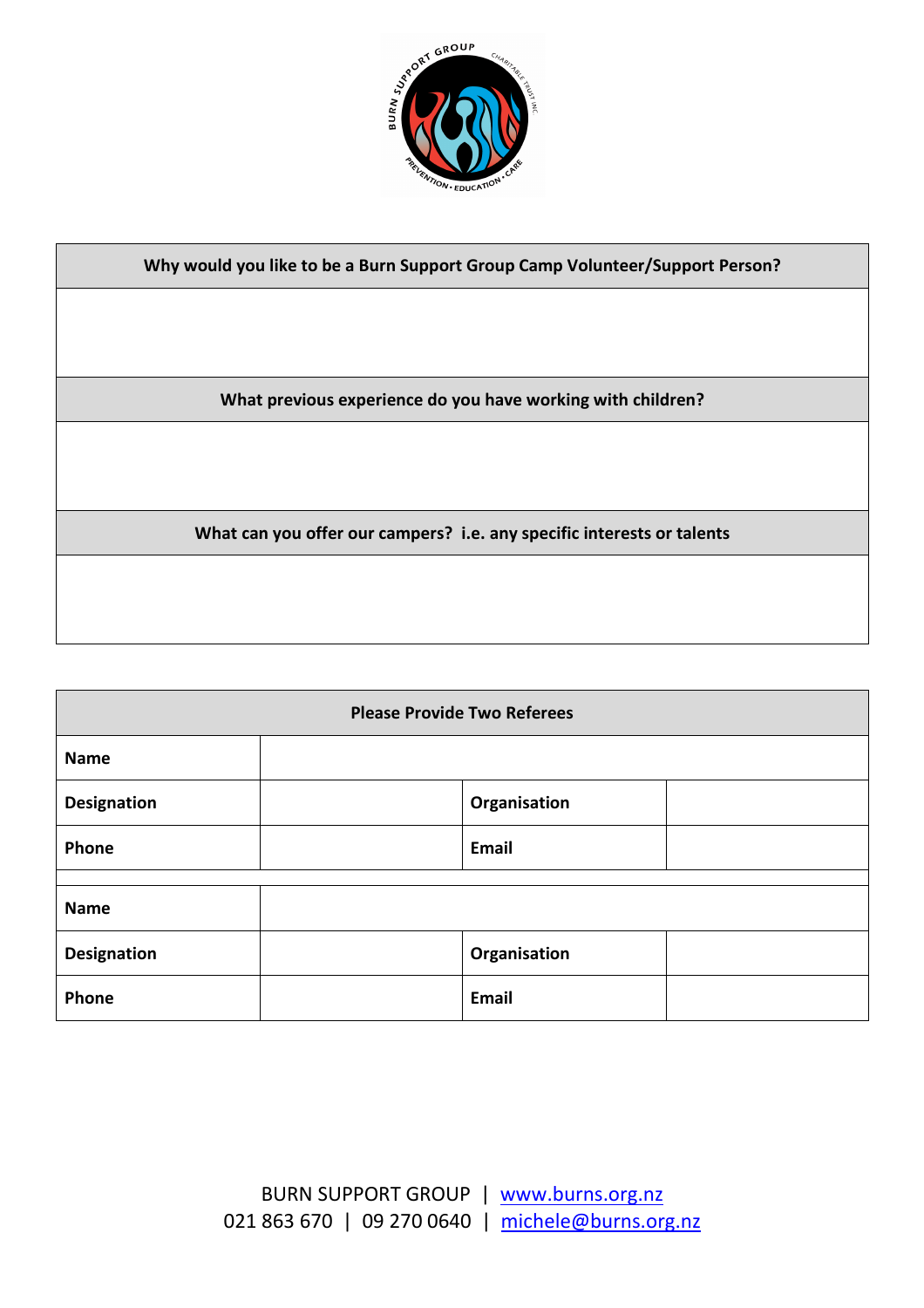

 $\Box$  Tick this box to indicate you have read and signed the job description (this is available on the website also)

 $\Box$  Tick this box to indicate you consent to a Police check being completed.

Follow the links below to complete the police check application form.

Criminal Record Check – Third Party request https://www.justice.govt.nz/criminal-records/get-your-own/

How to complete Third Party form https://www.justice.govt.nz/criminal-records/get-someone-elses/

As part of the application process you will need to print the completed criminal record check form and bring it and the required I.D. to an interview with the Burn Support Charitable Trust Board of Trustees.

Please check that you have fully completed this form plus read and signed the Burn Support Group Camp Volunteer/Support Person job description form. BOTH of these forms must be enclosed for your application to be complete.

The Board will consider your application and advise you in writing of the outcome.

Auckland 2241

| <b>Applicants Name:</b> (Print name here) |                           |       |  |  |
|-------------------------------------------|---------------------------|-------|--|--|
| <b>Applicants Signature: (Sign here)</b>  |                           | Date: |  |  |
| To EMAIL APPLICATION:                     | michele@burns.org.nz      |       |  |  |
| TO POST APPLICATION:                      | c/- Michele Henry         |       |  |  |
|                                           | <b>Burn Support Group</b> |       |  |  |
|                                           | P.O Box 97164             |       |  |  |
|                                           | Manukau City              |       |  |  |

### Thank you for applying, we will be in touch soon.

BURN SUPPORT GROUP | www.burns.org.nz 021 863 670 | 09 270 0640 | michele@burns.org.nz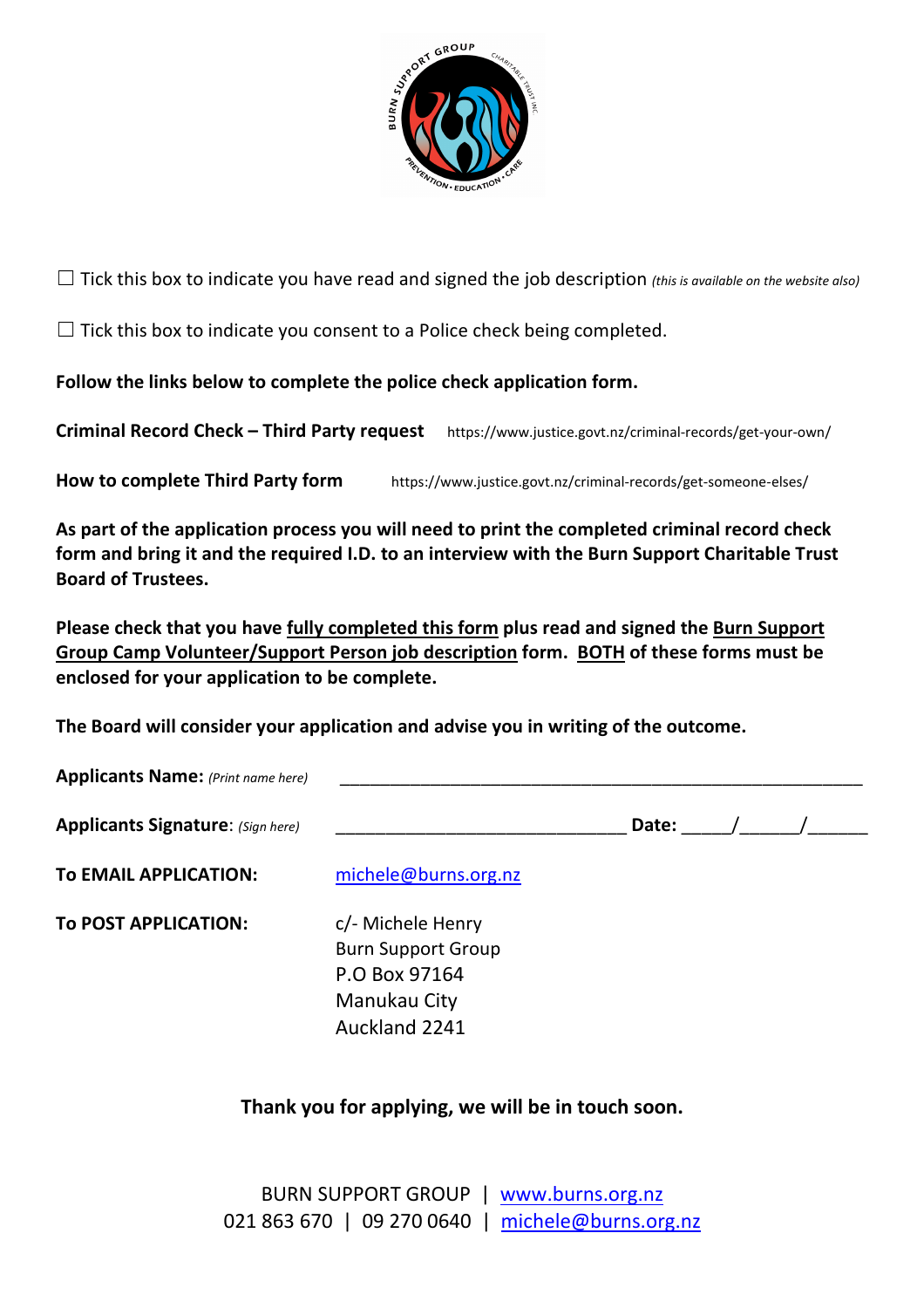

## BURN SUPPORT GROUP CHARITABLE TRUST

# Camp Volunteer Position Description

#### Responsibilities:

- 1. Work alongside Camp Leaders as a strong, responsible and supportive person that is aware of the young Campers needs and requirements.
- 2. Group supervision of Campers with attention to all of the following: program, health and safety, happiness, discipline, cleanliness, routine duties, character and skill development.
- 3. Be concerned for the social adjustment of EACH Camper.
- 4. Help Campers plan, carry out and evaluate projects and activities.
- 5. Promote Camper participation in ALL activities.
- 6. Assist Campers with housekeeping chores.
- 7. Exhibit positive personal habits, health, dress, speech, table etiquette and relationships along with other staff that serve as a beneficial model to Campers.
- 8. Work with the Burn Support Group Camp facilitator/s and other Camp staff to iron out difficulties with facilities, programs and Campers.
- 9. Camp is a fun learning experience for all those involved, so bring your smile and happy vibe.  $\odot$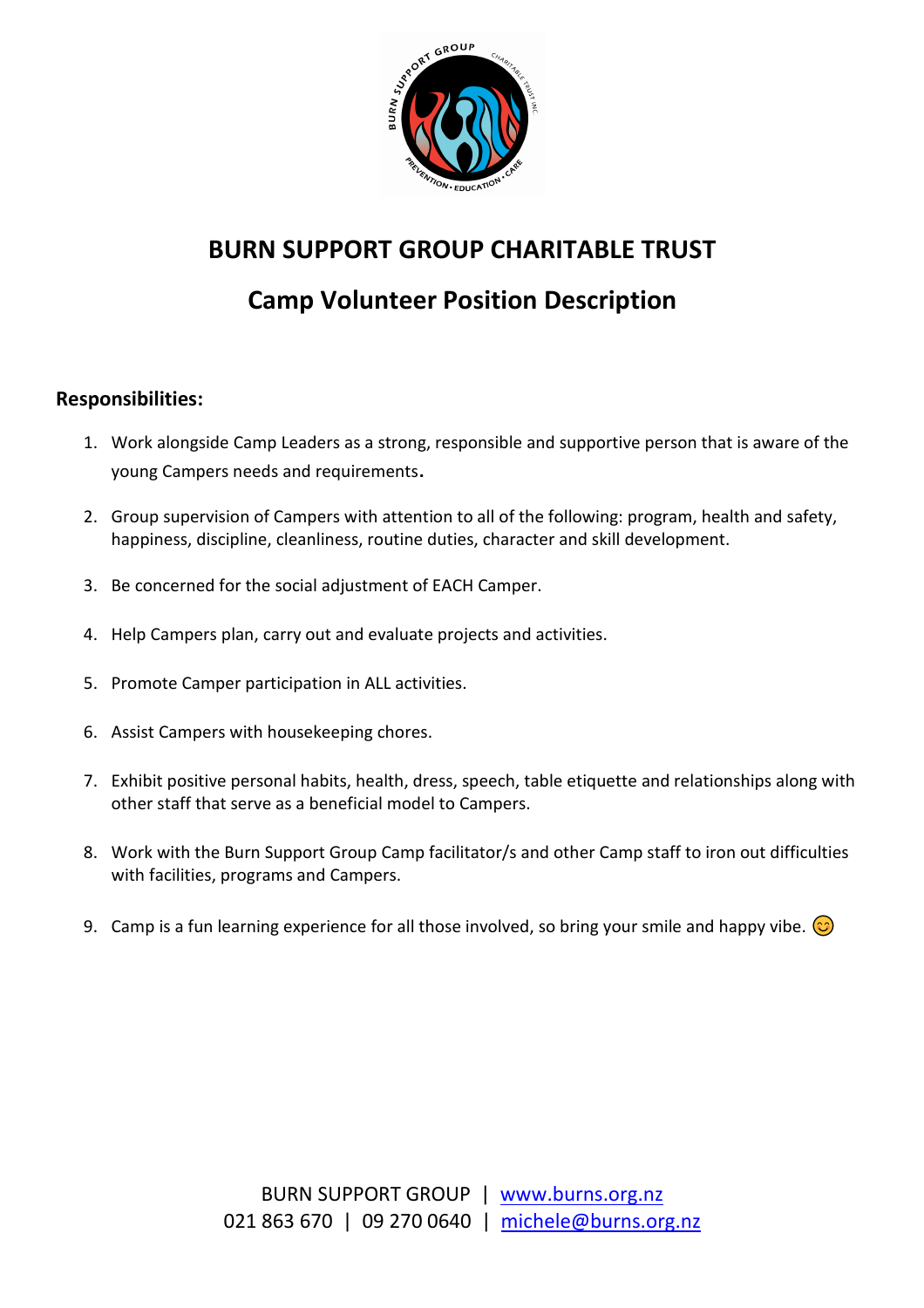

#### Volunteer Rules and Regulations:

In order to have a safe, healthy Camp that is a good experience for everyone, volunteers will NOT:

- 1. Use objectionable language.
- 2. Permit destruction of nature in any form (breaking of branches on live trees, damaging any plant life, carving trees, mistreatment of animals, etc.).
- 3. Permit vandalism of property in any form.
- 4. Permit any kind of littering.
- 5. Engage in or permit excessive "horseplay" or physical "rough-housing" with Campers.
- 6. Make threats, bullying or engaging in verbal or non verbal put downs of others.
- 7. Be under the influence of or in possession of any drugs or alcohol.
- 8. Allow radios, TV's, boom boxes, etc. to be played when they will distract from the Camp program or the natural setting.
- 9. Make or permit inconsiderate noise and disturbance in the cabins after "lights out" and before wake up time.
- 10. Eat snacks or have any special privileges in front of the Campers when the Campers are not allowed to have them.
- 11. Wear T-shirts, caps or clothing that advertise alcohol, tobacco or anything offensive.
- 12. Wear bandanas, hats or clothing that would suggest gang symbols or membership.